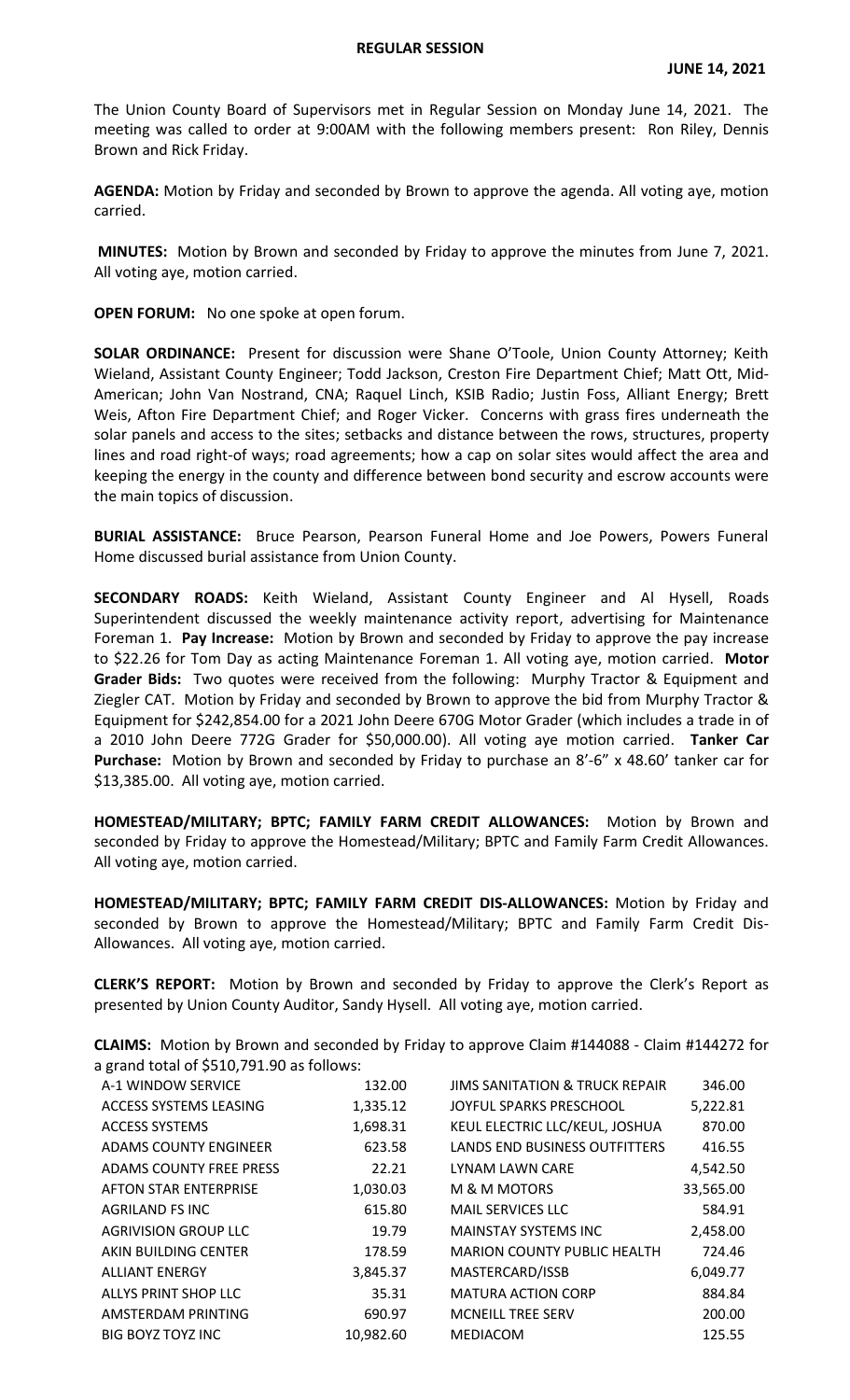| BLINK, KIMBERLY A-CSR RPR RMR                               | 212.75           | <b>MEDICAP PHARMACY</b>               | 445.19                |
|-------------------------------------------------------------|------------------|---------------------------------------|-----------------------|
| <b>BM SALES</b>                                             | 2,631.00         | <b>METAL CULVERTS INC</b>             | 13,613.60             |
| <b>BOMGAARS</b>                                             | 38.74            | <b>METRO WASTE AUTHORITY</b>          | 27,048.81             |
| <b>BOSWELL, MEGAN</b>                                       | 793.53           | MICHAEL TODD & CO INC                 | 436.75                |
| <b>BOYD APPLIANCE &amp; TV</b>                              | 649.00           | MIDWEST CARD & ID SOLUTIONS           | 1,750.00              |
| BRETT STREET POWERWASHING INC                               | 565.00           | MILLER MD, LONNY                      | 150.00                |
| <b>BRICK, GENTRY PC</b>                                     | 570.00           | MMIT BUSINESS SOLTN GROUP             | 816.23                |
| <b>BUTTERFIELD SALES &amp; EQUIPMENT</b>                    | 5,123.28         | <b>NAPA</b>                           | 4,538.53              |
| CALHOUN-BURNS & ASSOC INC                                   | 1,390.10         | <b>NATIONAL PEN CO</b>                | 954.28                |
| <b>CAPITAL ONE</b>                                          | 67.37            | NEW HORIZONS-FAMILY CENTER            | 6,880.00              |
| <b>CARE</b>                                                 | 12,180.00        | NODAWAY CO SHERIFF'S OFFICE           | 39.28                 |
| CENTRAL IOWA DETENTION CENTER                               | 5,029.85         | NORSOLV SYSTEMS ENVIRON SRV           | 168.95                |
| <b>CENTURY LINK</b>                                         | 114.93           | NOSEKABEL, LORI                       | 193.70                |
| <b>CHAT MOBILITY</b>                                        | 224.94           | OFFICE MACHINES COMPANY INC           | 2,657.82              |
| CHI HEALTH MERCY CORNING                                    | 1,306.60         | PARKER REPORTING LTD                  | 277.50                |
| CHILDRENS SQUARE USA                                        | 1,118.48         | PARLETT, SHARMA                       | 300.00                |
| <b>CHOICE INC</b>                                           | 1,928.00         | PINNACLE MARKETING GROUP              | 151.20                |
| <b>CINTAS CORPORATION</b>                                   | 79.77            | <b>PITNEY BOWES</b>                   | 61.65                 |
| CITY LAUNDERING COMPANY                                     | 238.30           | PITNEY BOWES INC                      | 84.99                 |
| <b>CITY OF AFTON</b>                                        | 58.64            | PJ GREUFE & ASSOCIATES                | 1,500.00              |
| <b>CITY OF CRESTON</b>                                      | 12,442.09        | POKORNY BP & AUTO SERVICE             | 176.52                |
| <b>CITY OF LORIMOR</b>                                      | 28.00            | POLK COUNTY MED EXAMINER              | 284.77                |
| <b>COLO-NESCO ELEMENTARY</b>                                | 145.00           | PROVOST, KEVIN                        | 129.00                |
| <b>COTTRELL PROPERTIES INC</b>                              | 50.00            | <b>QUALITY GLASS CO</b>               | 63.00                 |
| <b>COUNSEL OFFICE &amp; DOCUMENT</b>                        | 233.32           | RECREATION SUPPLY CO INC              | 76.60                 |
| <b>CREST HAVEN CARE CENTER</b>                              | 3,347.50         | <b>RECREONICS INC</b>                 | 937.33                |
| <b>CRESTON AREA FOOD PANTRY</b>                             | 1,000.00         | RED OAK WELDING SUPPLIES              | 20.40                 |
| <b>CRESTON ARTS</b>                                         | 5,034.24         | RINGGOLD CO CHILD CARE                | 5,489.50              |
| <b>CRESTON MUNICIPAL UTILITIES</b>                          | 535.16           | RINGGOLD CO PUBLIC HEALTH             | 3,486.10              |
| <b>CRESTON PUBLISHING COMPANY</b>                           | 1,436.80         | RJS PLUMBING & HEATING                | 1,112.25              |
| <b>CROSSROADS MENTAL HEALTH</b>                             | 34,916.00        | ROBINSON, JENNY                       | 798.14                |
| <b>CULLIGAN WATER</b>                                       | 170.55           | <b>ROGUE FITNESS</b>                  | 2,410.98              |
| D & D MOWING/STEWART, DICK                                  | 300.00           | <b>SCALES SALES &amp; SERVICE INC</b> | 435.00                |
| <b>DIAGONAL TRUCK &amp; TRACTOR</b>                         | 1,388.08         | <b>SCC NETWORKS</b>                   | 41.85                 |
| <b>DISCOVERY KIDS PRESCHOOL</b>                             | 639.50           | SCHILDBERG CONSTRUCTION INC           | 59,593.52             |
| EU EARLY CHILDHOOD CENTER                                   | 976.00           | SCHNEIDER GEOSPATIAL LLC              | 14,485.00             |
| <b>ECHO GROUP INC</b>                                       | 2,338.58         | SHRED-IT USA - DES MOINES             | 510.00                |
| <b>ELECTRONIC ENGINEERING</b>                               | 1,811.44         | SICKELS, VICKI                        | 2,115.15              |
| <b>EVORA CONSULTING LTD</b>                                 | 1,775.00         | SIDDENS, TERI                         | 25.00                 |
| <b>F&amp;C APARTMENTS</b>                                   | 375.00           | <b>SIRWA</b>                          | 186.68                |
| <b>FABWRIGHT INC</b>                                        | 4,882.00         | SOUTHERN IOWA TROLLEY                 | 753.87                |
| <b>FARM &amp; HOME PUBLISHERS LTD</b>                       | 1,610.00         | SW IA RURAL ELECTRIC COOP             | 190.00                |
| <b>FARMERS ELECTRIC COOP</b>                                | 1,486.35         | <b>SWCC</b>                           | 14,701.97             |
| <b>FASTENAL COMPANY</b>                                     | 104.37           | SPRINGER PROFESSIONAL SERV            | 256.80                |
| FIRST COMMUNICATIONS LLC                                    | 35.28            | STATE HYGIENIC LABORATORY             | 234.00                |
| <b>FRANKS SERVICE</b>                                       | 2,228.74         | <b>SUMMIT COMPANIES</b>               | 970.00                |
| <b>GALLS LLC</b>                                            | 1,467.78         | <b>SUPREME CLEANERS</b>               | 127.50                |
| <b>GARTNER, AMBER</b>                                       | 700.39           | TAYLOR CO AG EXTENSION                | 1,001.75              |
| <b>GOOBS REPAIR INC</b>                                     | 2,427.25         | TAYLOR CO PUBLIC HEALTH               | 252.59                |
| <b>GRAPHIC DISPLAYS</b>                                     | 155.00           | <b>TERMINAL SUPPLY CO</b>             | 140.25                |
| <b>GREATAMERICA FINANCIAL SERV</b>                          | 98.74            | THATCHER, CARL V                      | 100.00                |
| <b>GREATER REGIONAL MED CNTR</b>                            | 1,214.95         | TRINITY LUTHERAN PRESCHOOL            | 1,684.00              |
| <b>GREEN VALLEY PEST &amp; LAWN CARE</b>                    | 202.00           | <b>TRUE VALUE</b>                     | 449.83                |
| HANSEN, BRUCE                                               | 50.00            | <b>UNION COUNTY ENGINEER</b>          | 308.48                |
| HAWKEYE TRUCK EQUIPMENT                                     | 233.00           | UNION COUNTY LEC FUND                 |                       |
| <b>HEARTLAND TIRE &amp; AUTO</b>                            | 104.12           | UNITED FARMERS COOP                   | 5,295.50<br>10,908.05 |
| HIGHWAY 169 AG SERVICES                                     | 680.50           | US BANK EQUIPMENT FINANCE             | 70.68                 |
| HI-VIZ SAFETY WEAR                                          | 798.00           | <b>US CELLULAR</b>                    |                       |
| HJC LLC                                                     |                  | <b>VICKER PROGRAMMING &amp; SERV</b>  | 161.32<br>679.04      |
|                                                             | 49,024.75        |                                       |                       |
| <b>HOUSBY MACK INC</b><br><b>INFOMAX OFFICE SYSTEMS INC</b> | 343.38<br>230.25 | VISA/ISSB<br><b>WASTE MANAGEMENT</b>  | 322.44                |
| <b>INNOVATIVE INDUSTRIES</b>                                | 2,837.27         | WAUBONSIE MENTAL HLTH CNTR            | 2,137.58<br>3,720.00  |
|                                                             |                  |                                       |                       |